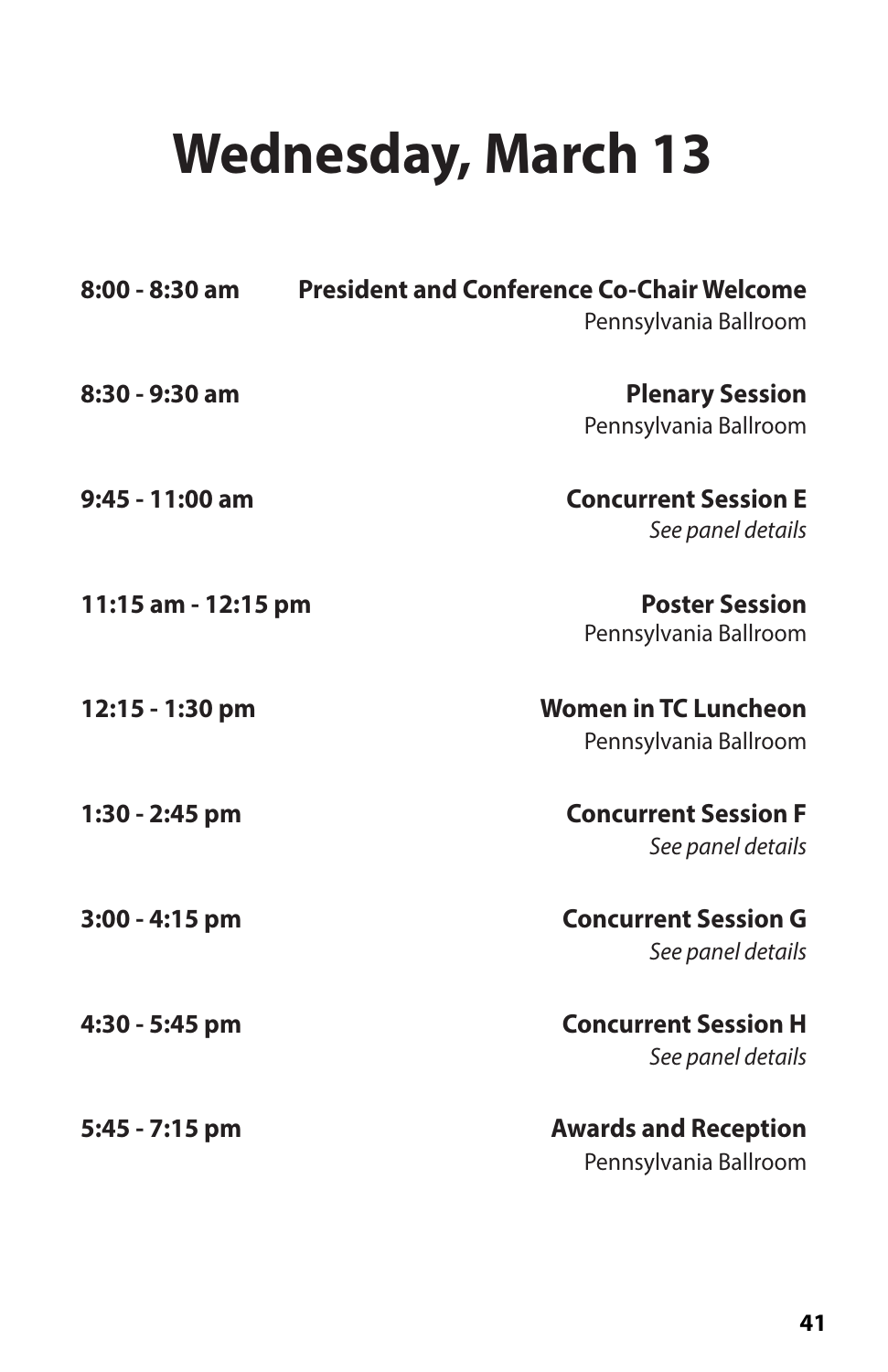# **President and Conference Co-Chair Welcome**

### 8:00 - 8:30 am

**Location:** Pennsylvania Ballroom

Angela Haas, Illinois State University Han Yu, Kansas State University Marie Moeller, University of Wisconsin-La Crosse

### **Plenary Session**   $8:30 - 9:30$  am

**Location:** Pennsylvania Ballroom **Panel Chairs:** Han Yu, Kansas State University & Marie Moeller, University of Wisconsin-La Crosse

*Accountability in the Evolving Landscape of Technical Communication* Huiling Ding, North Carolina State University

*Staying with the Trouble: Listening to Difference in the Anthropocene* Carl Herndl, University of South Florida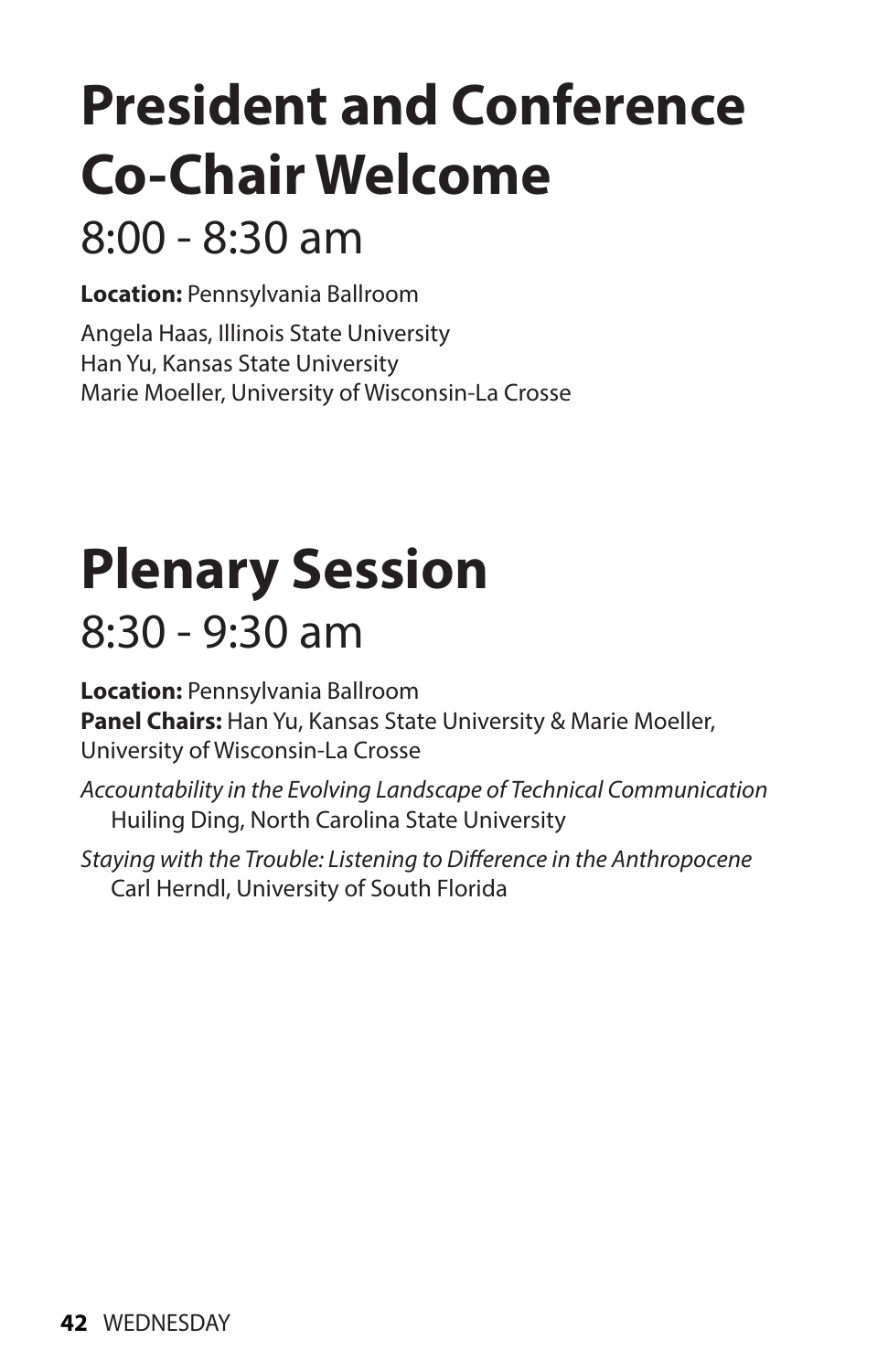### **Concurrent Session E**   $9:45 - 11:00$  am

#### **Workshop E1 | Specific, Knowledgeable, and Kind: A Heuristic for the Journal Publication Process**

**Location:** Cambria East **Workshop Chair:** Rebecca Walton, Utah State University

*Laying the Foundation: Author and Reviewer Guidelines*  Jamal-Jared Alexander, Utah State University Ryan Cheek, Utah State University

*Writing a Good Review: Hands-On Activities* Beth Shirley, Utah State University Rebecca Walton, Utah State University

*Seeing What Isn't There: Inclusive Citation Practices* Cana Uluak Itchuaqiyaq, Utah State University

*Looking Ahead: Debrief and Direction* All facilitators, Utah State University

#### **Session E2 | ATTW Graduate Research Award Panel**

**Location:** Cambria West

**Panel Chair:** Angela Haas, Illinois State University

*Ways to Move, Ways to Map: Making Space for Neurodiversity in Design* Leah Heilig, Texas Tech University

*Postcolonial Technologies & Magic Language: Critical Discourse of GhanaPostGPS*

Edzordzi Agbozo, Michigan Tech

*A Techné of Marginality: Theorizing from Black Minds to Hold White Bodies Accountable*

Cecilia D. Shelton, East Carolina University

*#MeToo, Multi-layered Platforms, and Platforms of Power*  Sarah Warren-Riley, Illinois State University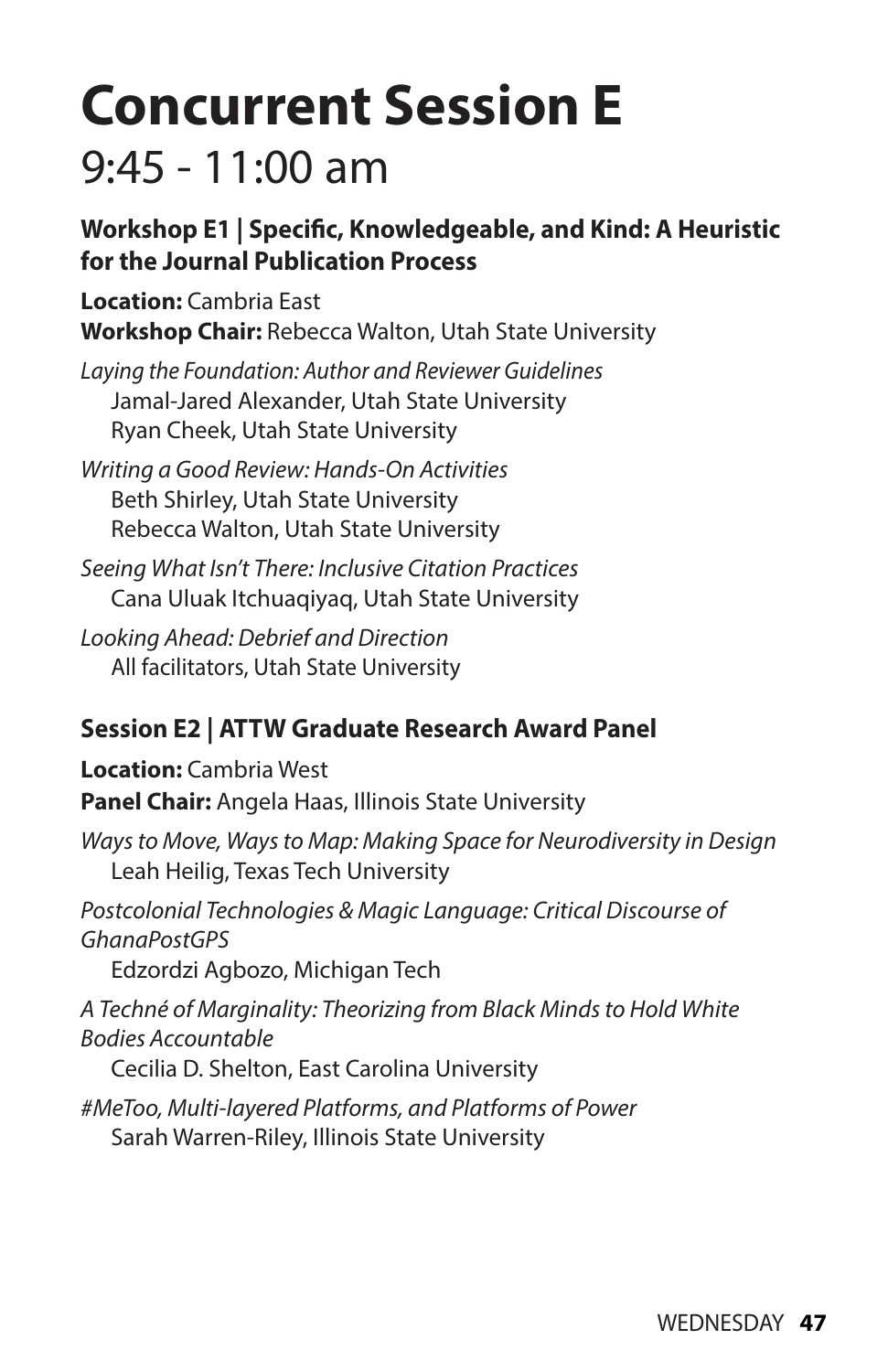#### **Session E3 | Community Accountability in Pedagogy, Research, Programs, and to the Environment**

**Location:** Butler East

**Panel Chair:** Breeanne Matheson, Utah Valley University

*Community Action in the Classroom: Designing Documents for Asylum Seekers Detained at the Border* 

Breeanne Matheson, Utah Valley University

*Research Experiences in India: Working Toward Community Accountability*  Emily January Petersen, Weber State University

*TPC Academic Programs and Community Accountability* Chris Dayley, Utah State University

*Distributed Accountability: Technical Communication and the Non-Human Environment* 

Lauren Cagle, University of Kentucky

#### **Session E4 | Policies and Institutions**

**Location:** Butler West

**Panel Chair:** Katie Walkup, University of South Florida

*Problem Policies: Power, Harassment and Legal Erasure in the University* Katie Walkup, University of South Florida

*Accountability Strategies in Higher Education Web Content: The University of Wisconsin System's 2020FWD Strategic Framework, Accountability Dashboard, and the Wisconsin Idea*

Lindsay Steiner, University of Wisconsin-La Crosse

*Minding Your P(osts) and Q(uip)s: Accountability in Online Communities* Marcy Bock Eastley, Northern Illinois University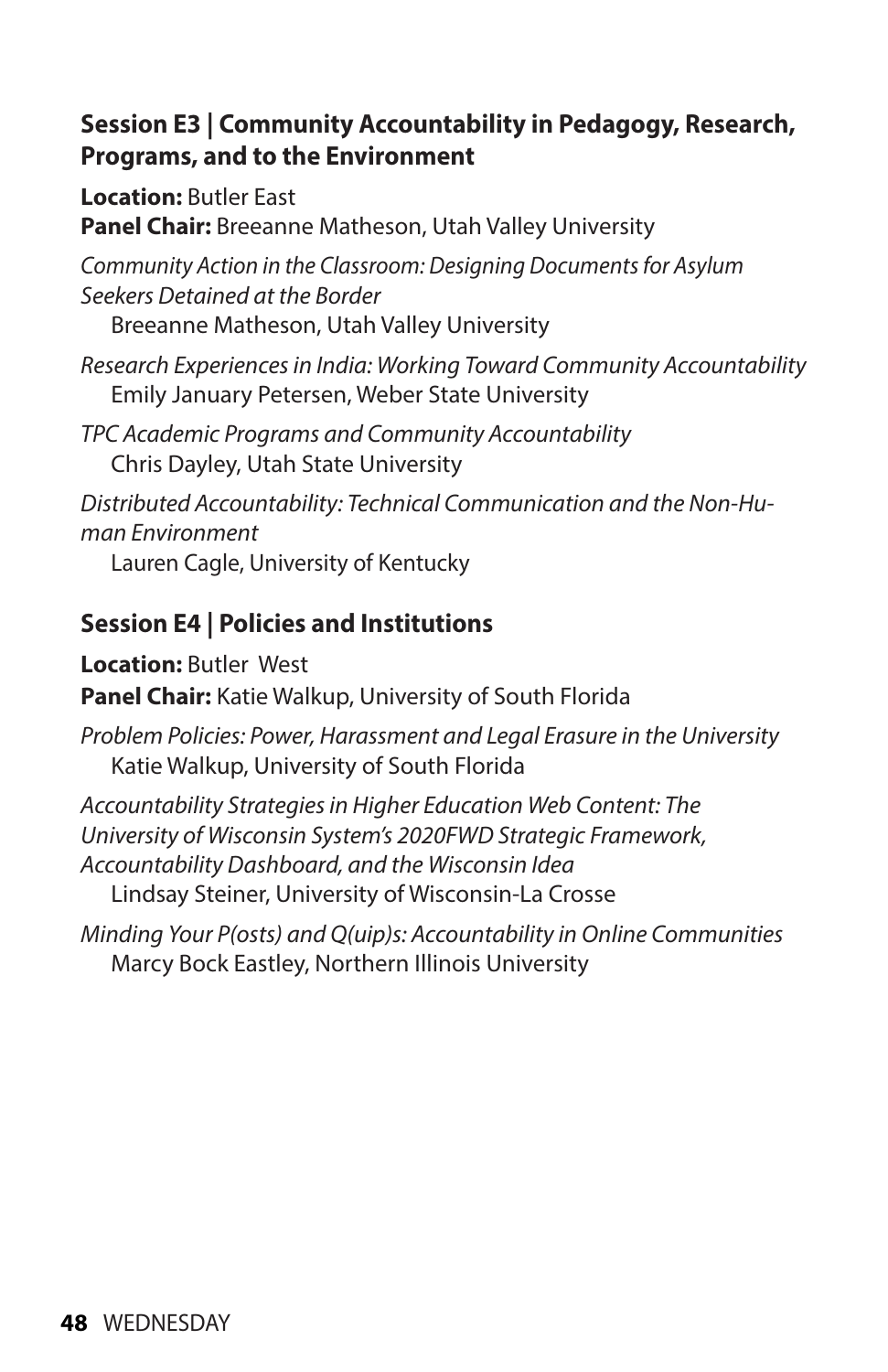#### **Session E5 | Design of One's Own: Accounting for Participatory Design**

**Location:** Fayette

**Panel Chair:** Christopher Morris, Ohio State University

*Designs on Power: How Participation Fashions Vulnerability and Precarity*  Christopher Morris, Ohio State University

*Participatory Design in HIV/AIDS mHealth Technologies*  McKinley Green, University of Minnesota, Twin Cities

*Design Professionals and the Public Engagement Process: A Case Study* Timothy J. Elliott, DePaul University

*Participatory Design in Ubiquitous, Dynamic Systems*  Kristen Moore, University at Buffalo Ian Weaver, University of North Carolina Wilmington

#### **Session E6 | Accountability in Healthcare Documentation Practices**

**Location:** Washington

**Panel Chair:** Lora Arduser, University of Cincinnati

*Sweet Transitions: Communicating Incidental Findings in Complex Medical Settings* 

Elizabeth Angeli, Marquette University

*Aligning Expert and Novice Healthcare Writers' Expectations and Practices* 

Lora Arduser, University of Cincinnati

*Exploring Documentation and Rhetorical Practices of Addressing Public Health Crises During Nepal Earthquake 2015*  Sweta Baniya, Purdue University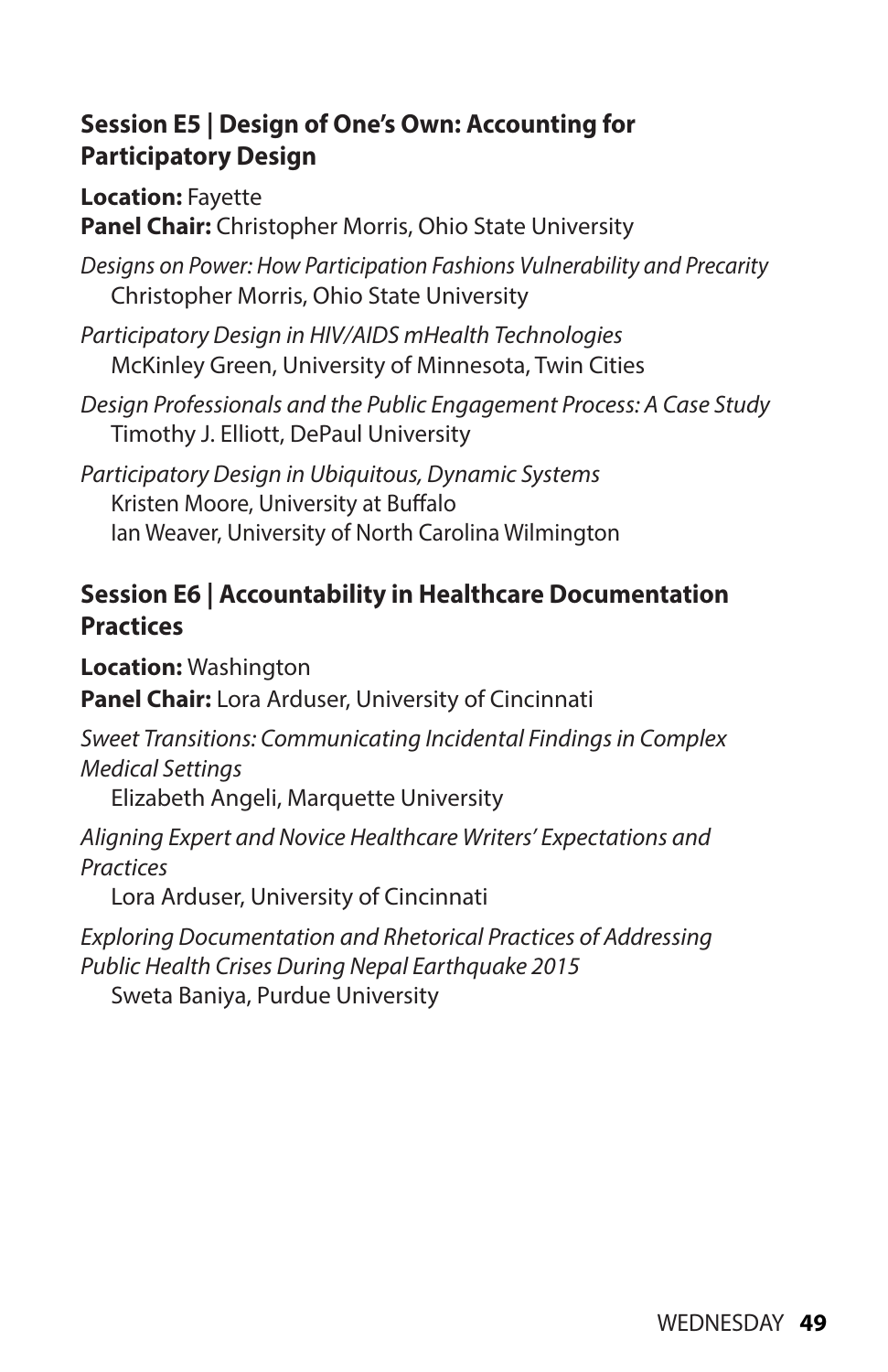#### **Session E7 | Scaffolding Accountability in Student Teams**

**Location:** Armstrong **Panel Chair:** Joanna Wolfe, Carnegie Mellon University

*Accounting for the Tools and Strategies Students Use in Teams: A Discourse-Activity Analysis of an Interdisciplinary Capstone Project*  CP Moreau, Carnegie Mellon University

*Building Collaborative Writing Experiences: Scaffolding Feedback on Linguistically Diverse Teams*  Maria Poznahovska, Carnegie Mellon University

*Data as Accountability: Using Everyday Data to Encourage Accountability and Ownership in Student Team Projects* Chris Lam, University of North Texas

*Designing a College-wide Teamwork Solution in Engineering* Joanna Wolfe, Carnegie Mellon University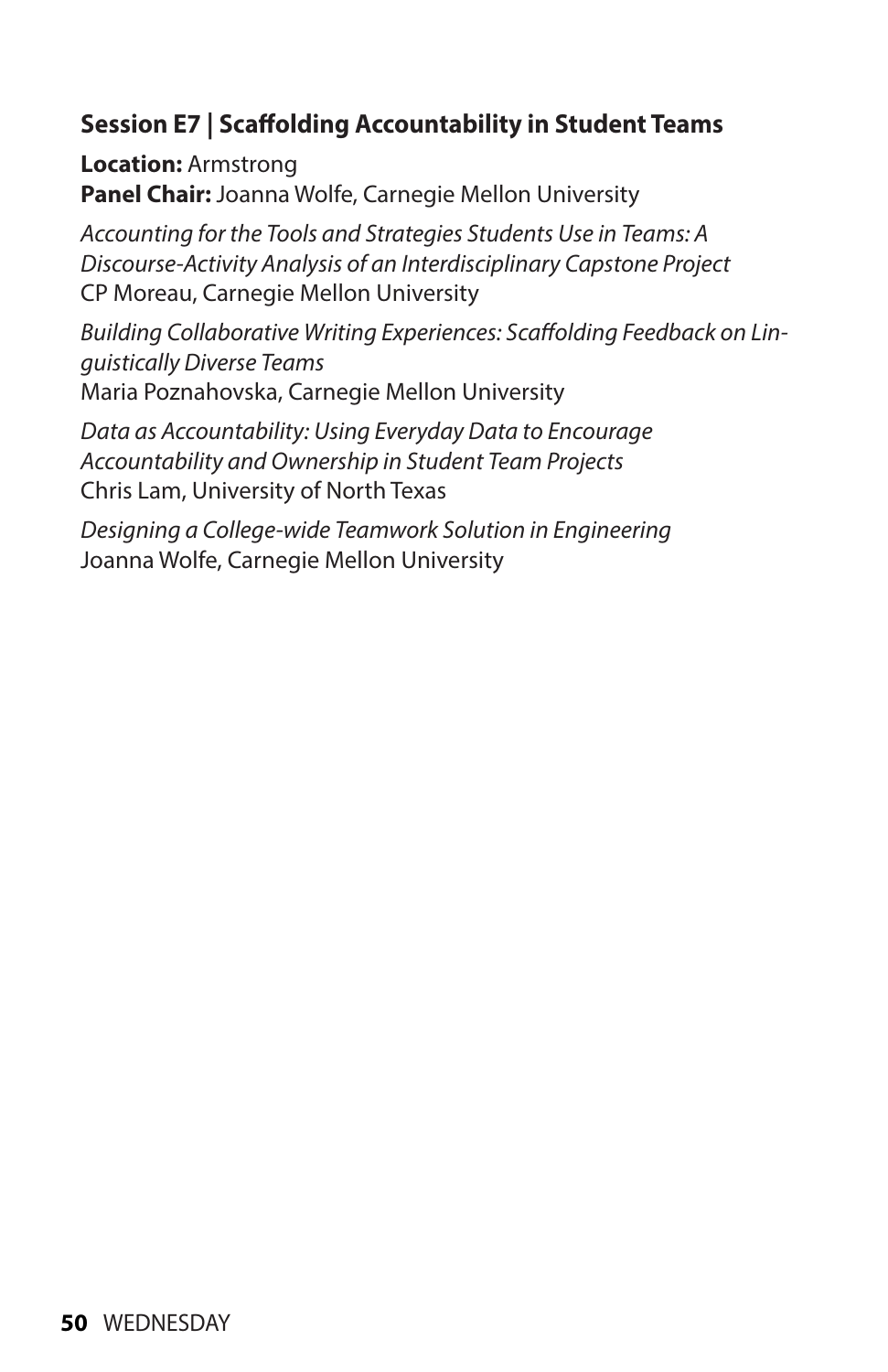### **Concurrent Session F**  1:30 - 2:45 pm

#### **Workshop F1 | Accountability through Accessibility in the Technical Communication Classroom**

**Location:** Cambria East **Workshop Chair:** Ragan Glover-Rijkse, North Carolina State University

Ragan Glover-Rijkse, North Carolina State University Melissa Hannah, North Carolina State University Nupoor Jalindre, North Carolina State University

#### **Session F2 | Challenging Literary Privilege during Technical Writing Program Revision: Prioritizing Accountability to Our Students, Ourselves, and Our Discipline**

**Location:** Cambria West **Panel Chair:** Joy Santee, University of Southern Indiana

*Tech Writing in Service to General Education: Balancing Institutional, Departmental and Disciplinary Accountability when "Writing is Writing"*  Morgan Hanson, University of Southern Indiana

*Lit Faculty Explain Things to Me: Litsplaining and the Obstacles to Disciplinary Legitimacy*  Stephanie Quinn, McKendree University

*Confronting Literary Privilege in Program Revision through Strategic Partnerships with Creative Writing*  Joy Santee, University of Southern Indiana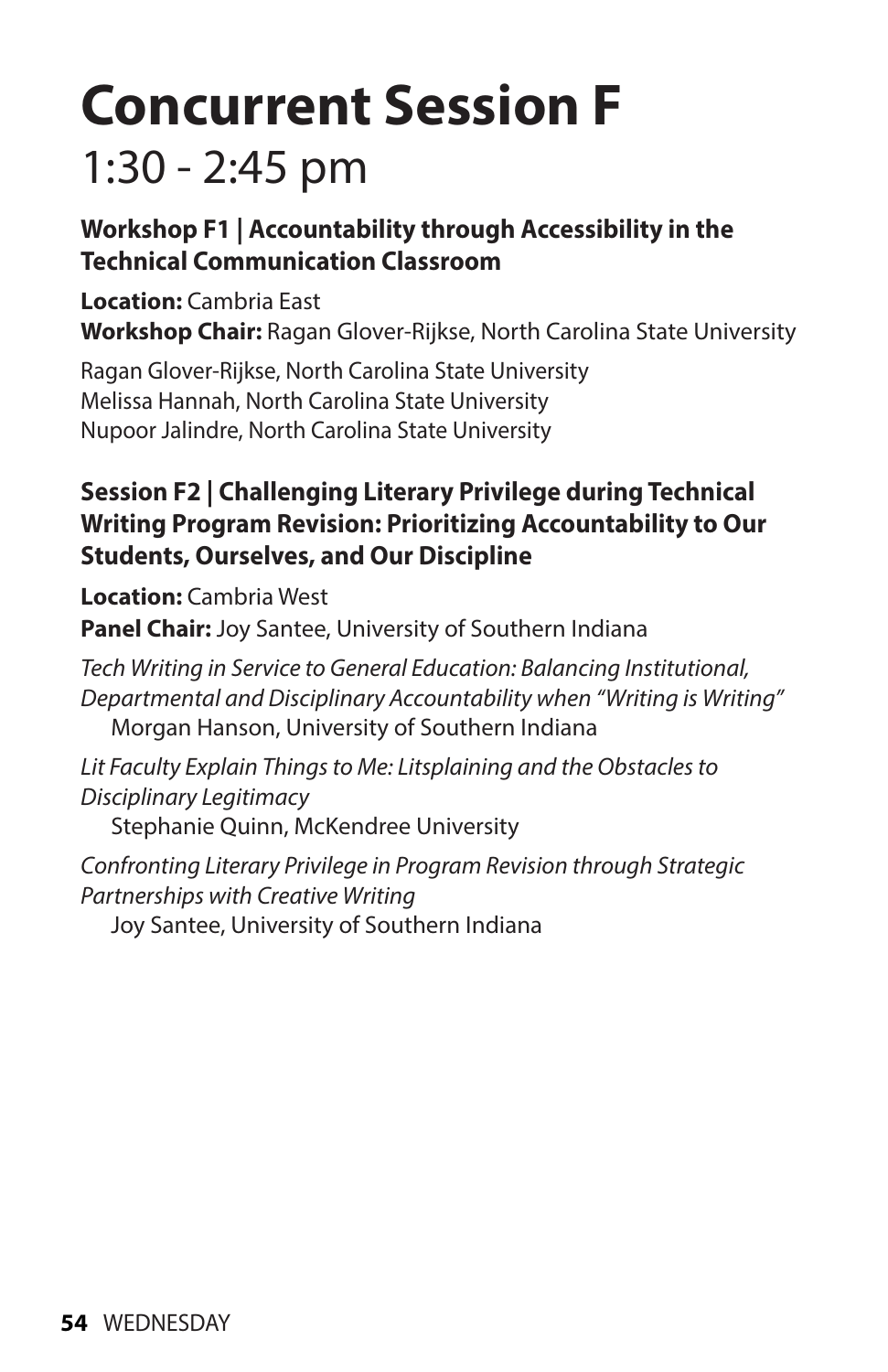#### **Session F3 | Accountability in Technical Communication with/ through Election Technologies**

**Location:** Butler East

**Panel Chair:** Isidore Dorpenyo, George Mason University

*Facebook as a Campaign Technology: The Affective Politics of User Experience Design* 

Jennifer Sano-Franchini, Virginia Tech

*Playing with Districts: Teaching Students Technical Knowledge about Electoral Practices* 

Fernando Sanchez, University of St. Thomas

*Biometric Use in Elections: Accounting for the Triumph of Users in Resource-Mismanaged Sites* 

Isidore Dorpenyo, George Mason University

#### **Session F4 | Teaching Content Management in Technical Communication: Part 2**

**Location:** Butler West **Panel Chair:** Tracy Bridgeford, University of Omaha

*Reconceptualizing Technical Communication Pedagogy in the Context of Content Management* 

George Pullman, Georgia State University Baotong Gu, Georgia State University

*CMS and DITA*  Jason Swarts, North Carolina State University

*Teaching Content Management with XML*  Becky Jo Gesteland, Weber State University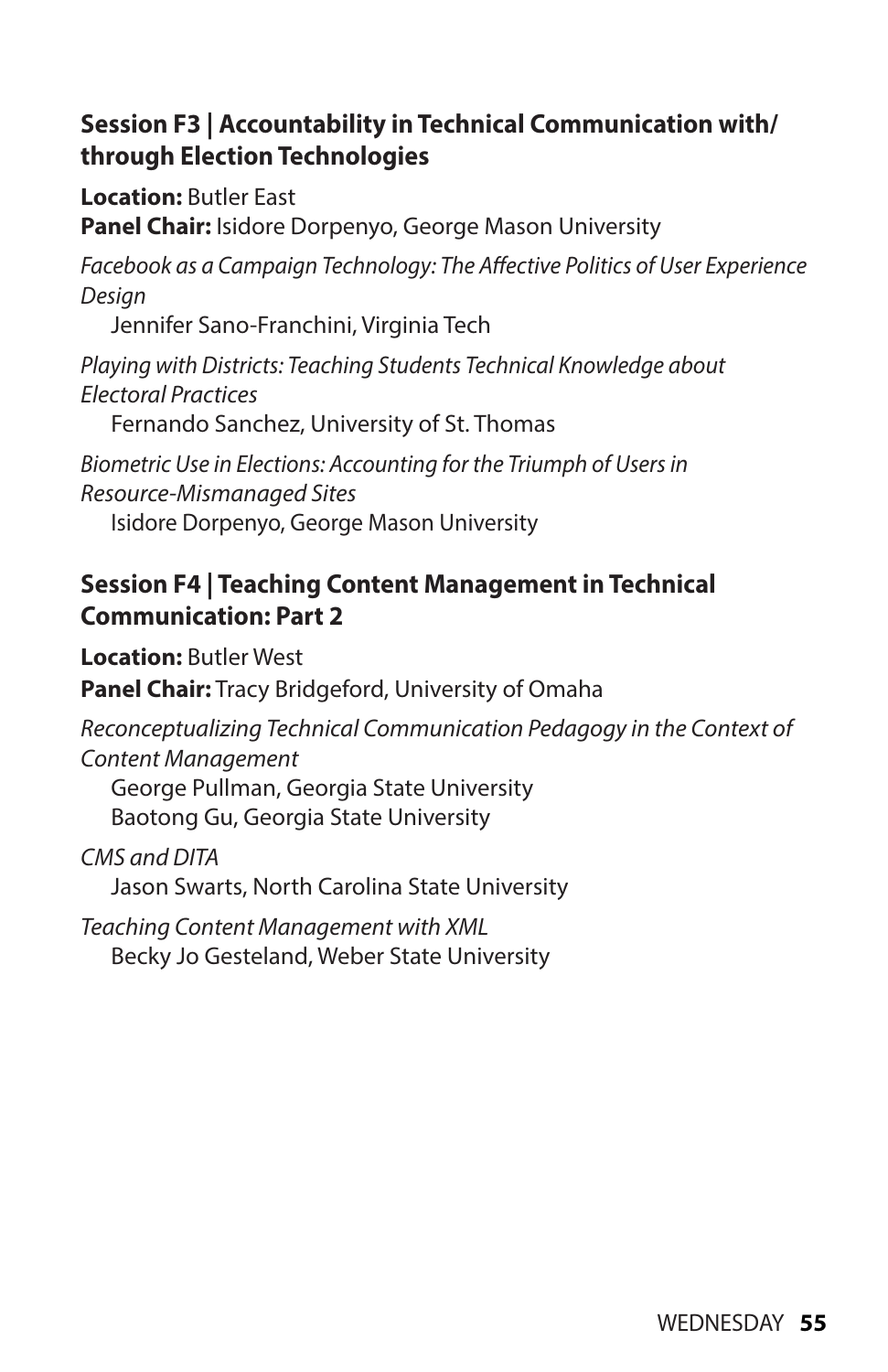#### **Session F5 | Community-Based and Community-Focused Projects**

**Location:** Fayette

**Panel Chair:** William Hart-Davidson, Michigan State University

*Teaching Accountability in Community-Based Partnerships: Lessons Learned through the Jemez Principles*

Maria Novotny, University of Wisconsin Oshkosh

*Accountability to Community in Professional & Technical Service Learning* Yvonne Teems, Hofstra University

*Accountability as Research and Pedagogic Practice: A Community Engagement Project in Flint, Michigan* Melinda Myers, Kettering University

*Accounting for Community Needs: Research Partnerships for Improved Health Outcomes*  Dawn Opel, Michigan State University

#### **Session F6 | Digital Platforms and Social Media**

**Location:** Washington

**Panel Chair:** Kimberly Harper, North Carolina A&T State University

*Platform Work: Critique, Practice, and Resistance in Digital Monopolies* Geoffrey Gimse, University of Wisconsin-Milwaukee

*Accountable Risk Management: Creating a Strong Social Media Presence through #CajunNavy and #HurricaneFlorence*

Samantha Cosgrove, Iowa State University

*Sousveillance on YouTube: Tactical Communication, Social Justice, and Law Enforcement Engagement* 

*Sarah Young, University of Arizona*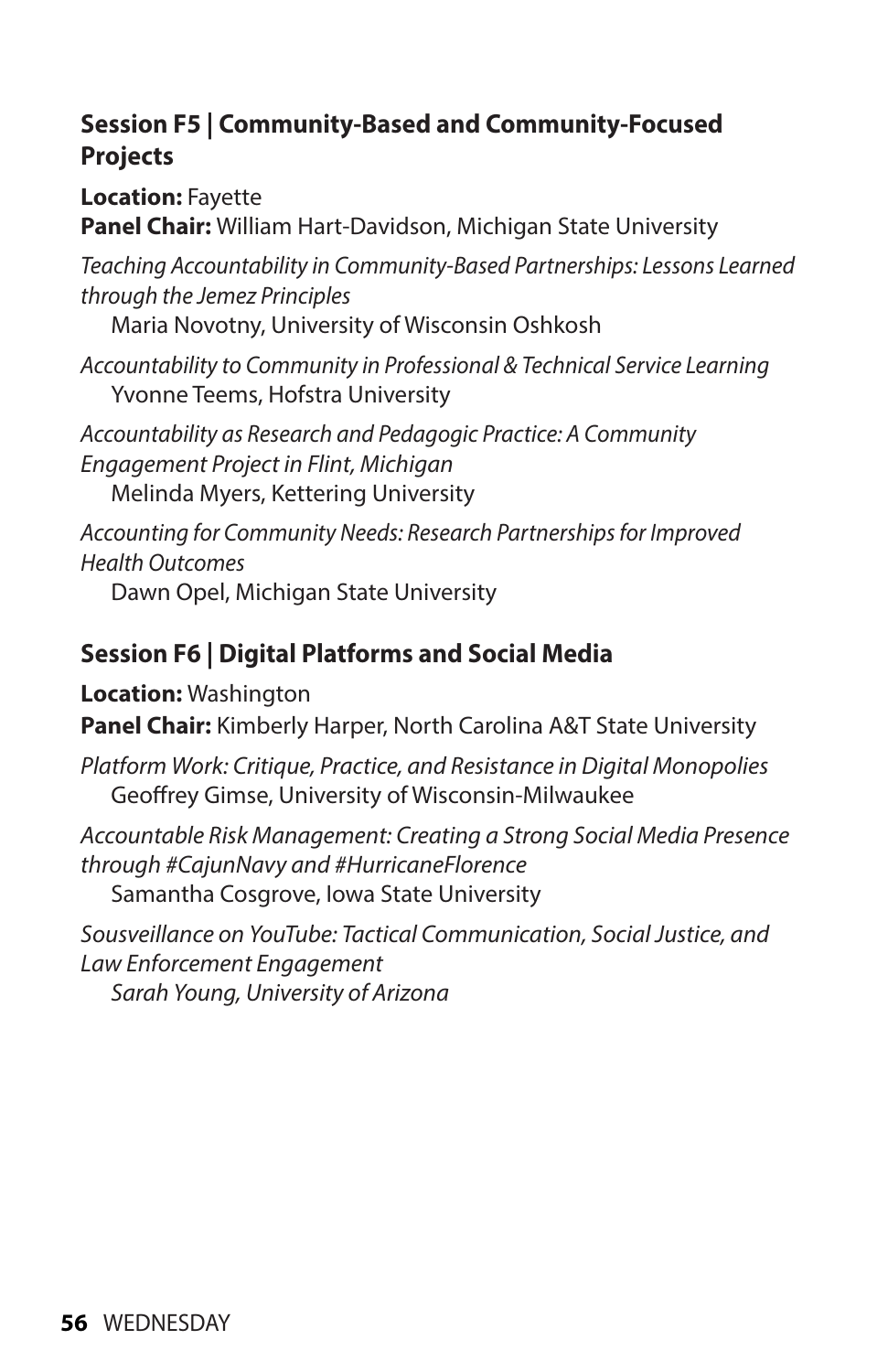### **Concurrent Session G**  3:00 - 4:15 pm

#### **Session G1 | The Accountability of Dataflow: Analytics, Interfaces, and Data for Good**

**Location:** Cambria East **Panel Chair:** Steve Holmes, George Mason University

*Analytics Accountability for Content Management and Audience Engagement* 

Steve Holmes, George Mason University

*Interactive Interfaces as Ethical Machine Design*  Aaron Beveridge, University of North Carolina at Greensboro

*Co-Constructing Accessibility Algorithms*  John Gallagher, University of Illinois

#### **Session G2 | Women of Color Accountability Practices in Technical Communication**

**Location:** Cambria West

**Panel Chair:** Laura Gonzales, University of Texas-El Paso

*Black Womanist Thought, Technical Communication, and Design*  Natasha Jones, University of Central Florida Josephine Walwema, Oakland University

*Immigrant Women of Color in TC*  Han Yu, Kansas State University

*Building Familia from Scratch in/with TC: Accounting for Indigenous People, Paradigms, and Praxis*  Laura Gonzales, University of Texas-El Paso Angela Haas, Illinois State University

*Race and Queer Activism in TC*  Miriam Williams, Texas State University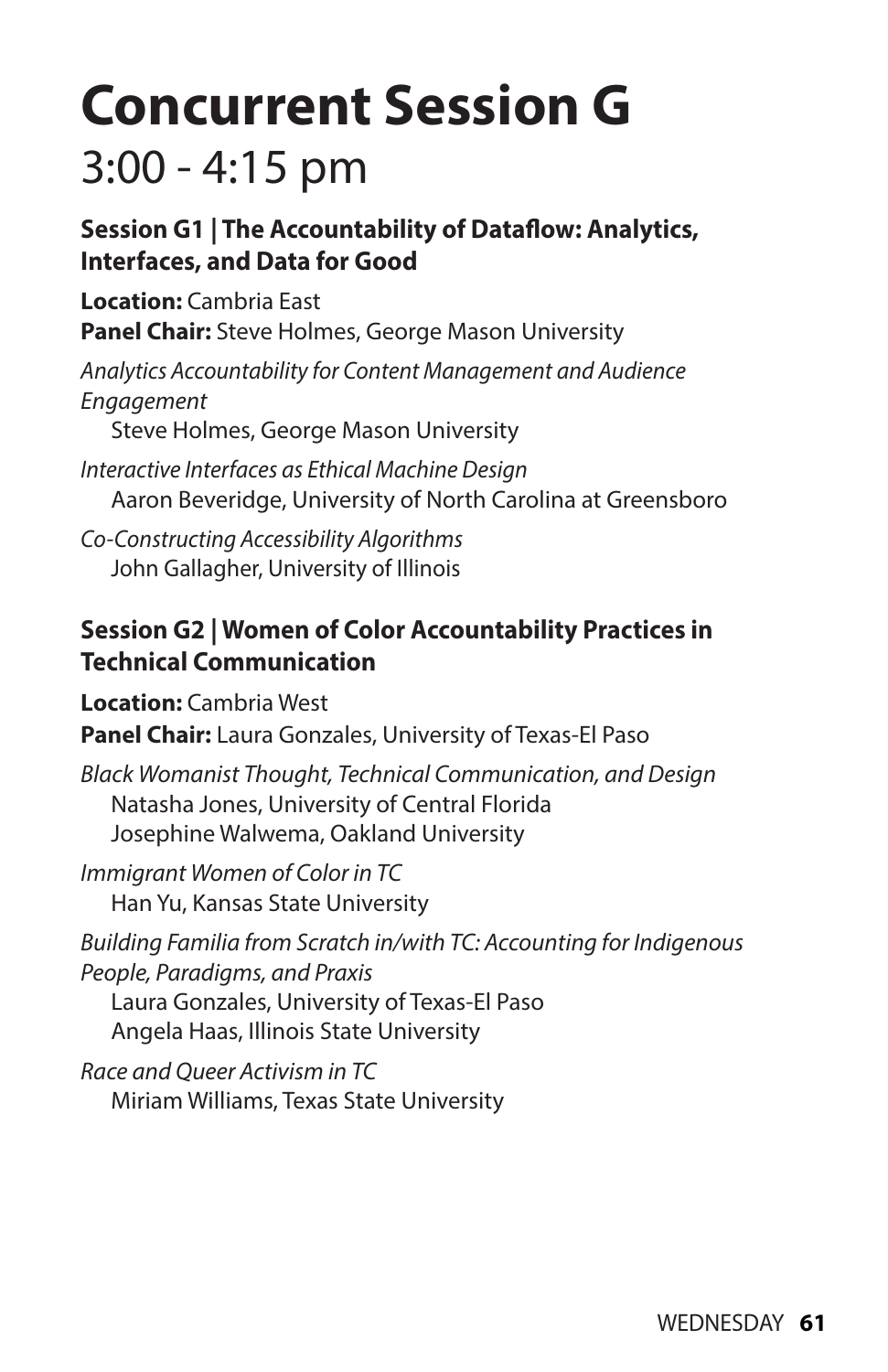#### **Workshop G3 | UX and Accessible Design**

**Location:** Butler East **Panel Chair:** Alison Cardinal, University of Washington, Tacoma

*Using Conversation Analysis of Video Data to Hold UX Accountable to Local Contexts and User Needs*

Mary Clinkenbeard, University of Wisconsin-Milwaukee

*Accountability and Multilingual Users: Empathy Approach in User Experience Tetyana Zhyvotovska, University of Texas-El Paso*

#### **Session G4 | Research Accountability and Responsibility**

**Location:** Butler West **Panel Chair:** Devon Cook, Purdue University

*New Materialism in Empirical Research: A Letterpress Case Study*  Devon Cook, Purdue University

*How do you know? Accountability and Epistemology in Technical Communication Scholarship* Scott Graham, University of Texas at Austin

*Posthuman Accountability in Technical Communication* Elizabeth Pitts, University of Pittsburgh

*Teaching and Learning Embodied Knowledge in Welding Interactions: Research Findings* 

Jo Mackiewicz, Iowa State University Zachary Gasior, Iowa State University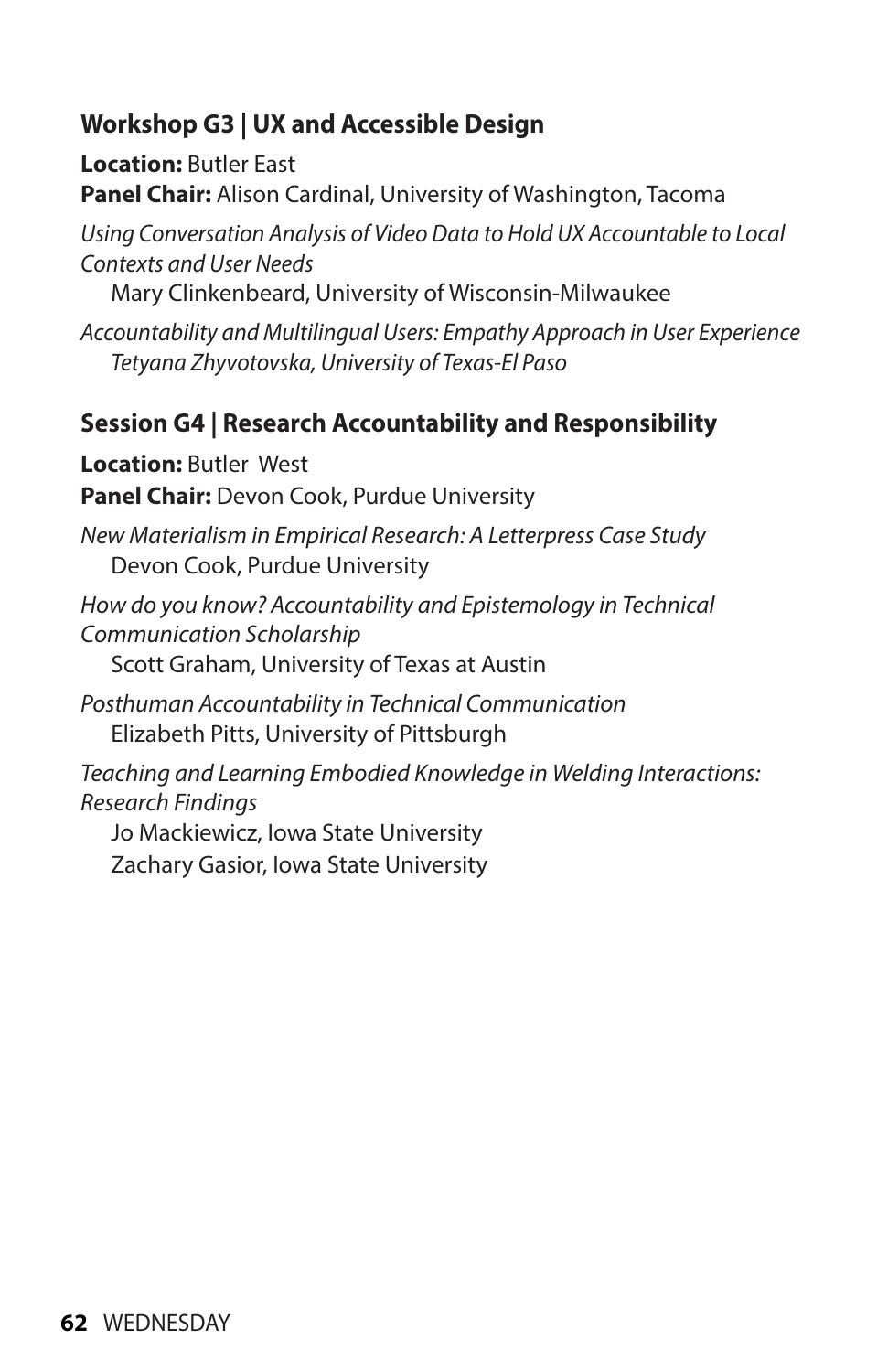#### **Workshop G5 | Case Studies in the Technical & Professional Communication Classroom: Building Relevance through a Practical Understanding of Accountability and Access**

**Location:** Fayette **Panel Chair:** Brian Still, Texas Tech University

*Checking El Tiempo: Applying Experiential Learning to Case Study Analysis in Tech Writing* 

Matt McKinney, Texas A&M University

*Migrating Case Studies from Intro to Tech Writing to Specialized Classes: Case Studies that Change Student, Campus, and Community* Mary De Nora, Texas Tech University

*Case Studies for Students Going into Technical Industries* Heavenly Freeman, Texas Tech University

*Case Study Exposure in the Undergraduate Classroom Prepares Students for Graduate School in Technical Communication* Lauren Brawley, Texas Tech University

#### **Workshop G6 | Graduate Student Career Workshop (AKA Speed Dating)**

**Location:** Washington **Workshop Chair:** Lisa Meloncon, University of South Florida

Lisa Meloncon, University of South Florida Lora Arduser, University of Cincinnati Richard Johnson-Sheehan, Purdue University Greg Wickliff, University of North Carolina at Charlotte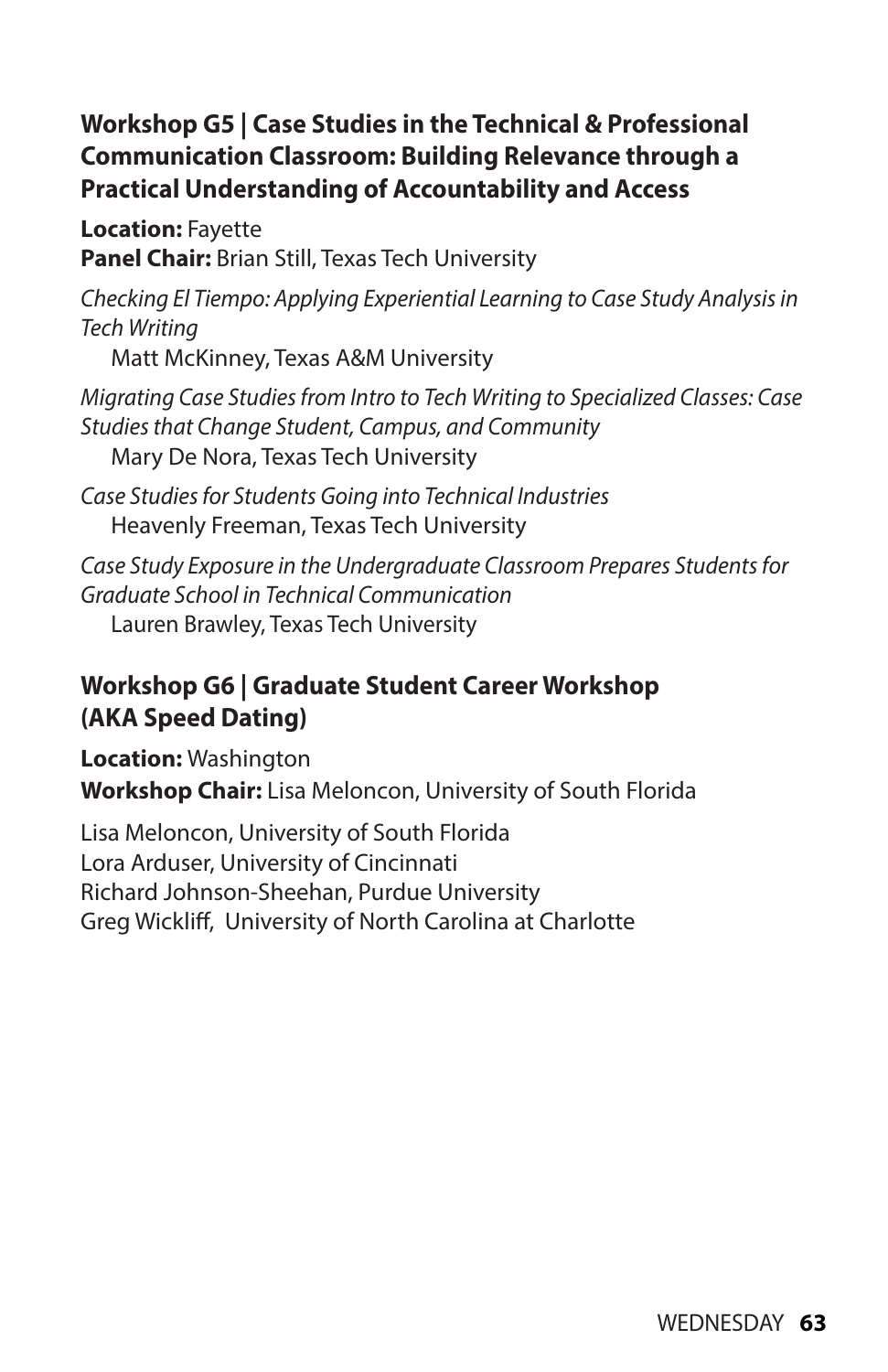#### **Session G7 | Technical Communication Sustainability: Revising a Client-Based Curriculum**

**Location:** Armstrong **Panel Chair:** Rebecca E. Burnett, Georgia Tech

*Linking Technical Communication and Computer Science: Politics and Pedagogy* 

Rebecca E. Burnett, Georgia Tech

*Student Accountability through Curriculum and Client-Based Learning*  Olufisayo Omojokun, Georgia Tech Cedric Stallworth, Georgia Tech

*Coordination, Collaboration, and Sustainable Client Practices*  Amanda K. Girard, Georgia Tech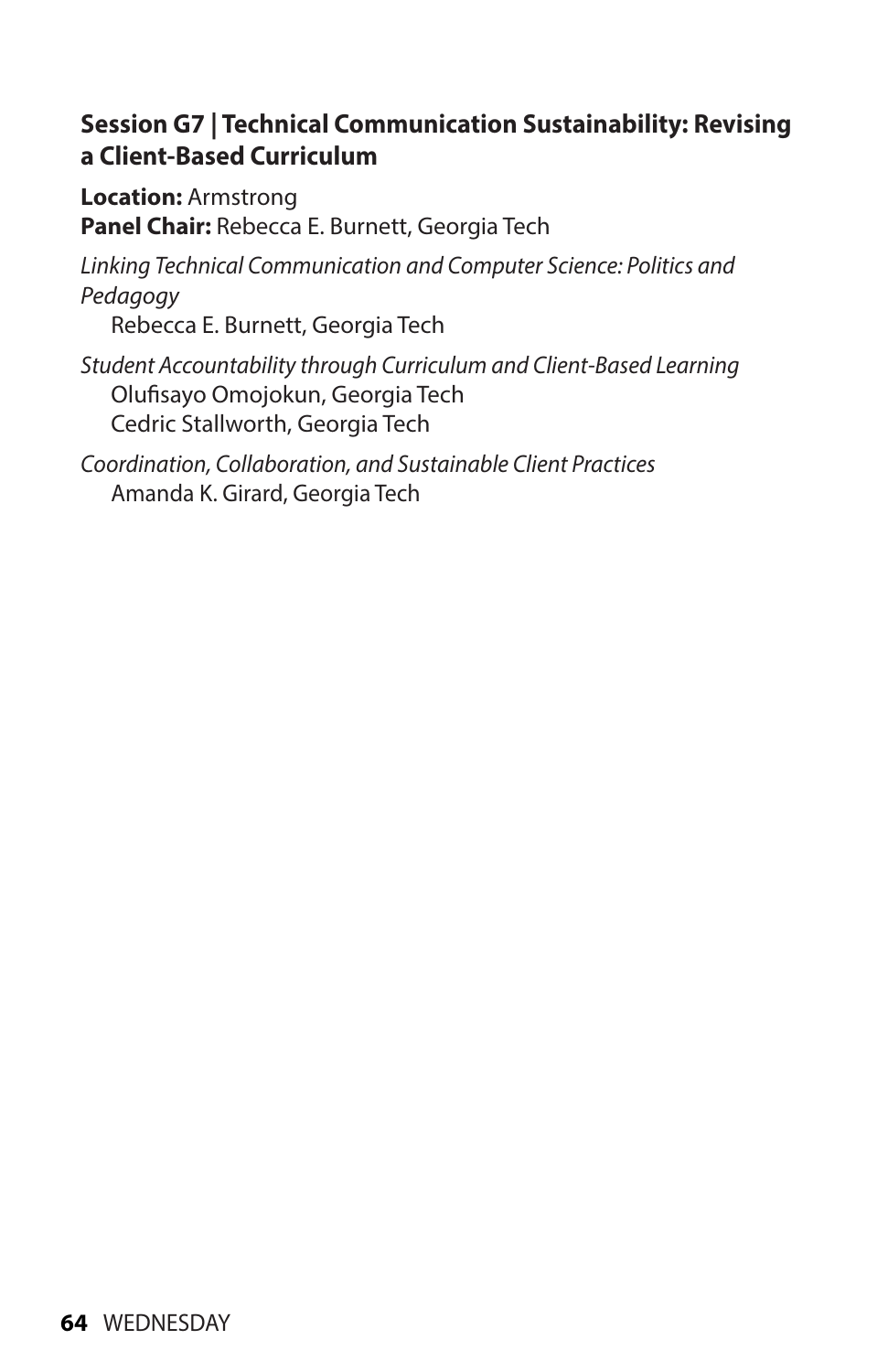### **Concurrent Session H**  4:30 - 4:45 pm

#### **Session H1 | Invoking Pedagogical Accountability in the Service Course**

**Location:** Cambria East **Panel Chair:** Allison Hutchison, Virginia Tech

*A Feasibility Study of Offering Online Synchronous Tutoring for the Technical Writing Service Course* 

Allison Hutchison, Virginia Tech

*Understanding Accountability through Instructors' Resume Feedback* Sara Doan, University of Wisconsin-Milwaukee

*Accounting for the Effect of Technology Self-perceptions on Student Engagement and Experience in the Online Service Course Andrew Kulak, Virginia Tech*

#### **Session H2 | Accountability for Designing Educational Change: Lessons from an Innovation Center**

**Location:** Cambria West

**Panel Chair:** Stuart Blythe, Michigan State University

Stuart Blythe, Michigan State University Ben Lauren, Michigan State University Erik Skogsberg, Michigan State University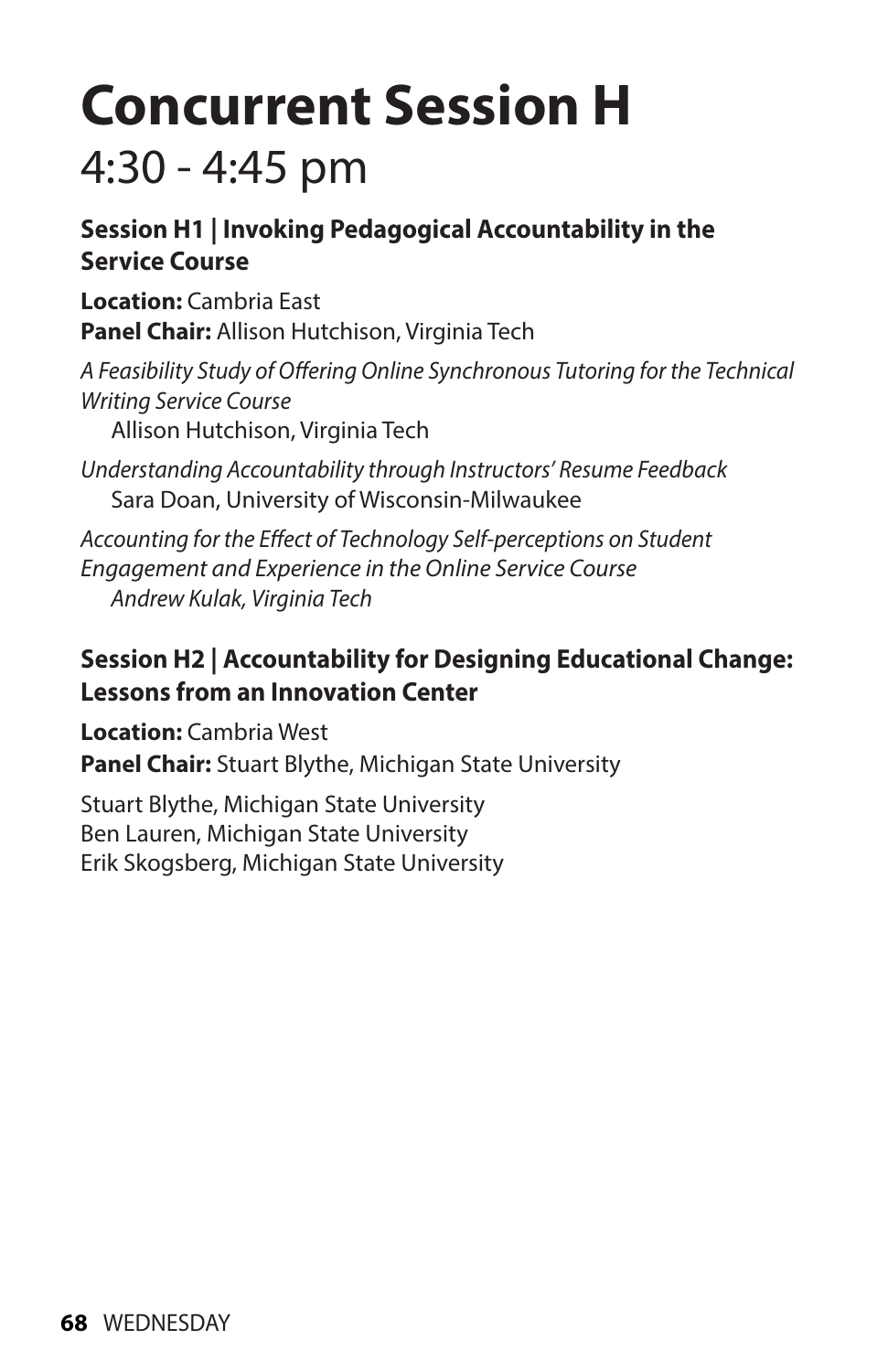#### **Session H3 | Conflicting Obligations: Negotiating Accountability in Technical Communication**

**Location:** Butler East **Panel Chair:** Brian Gogan, Western Michigan University

*Complex Accountabilities: Establishing Professional Development and Support for Contingent Faculty* Ashley Patriarca, West Chester University

*Invitational Ethos: Relational Practice in Medical Advocacy*  Amy Reed, Rowan University

*Re-Accounting for Community-University Partnerships: Using Technical Communication and Geo-Mapping to Navigate the Carnegie Classification for Community Engagement* 

Brian Gogan, Western Michigan University

#### **Session H4 | Teaching Content Management in Technical Communication: Part 3**

**Location:** Butler West **Panel Chair:** Tracy Bridgeford, University of Omaha

*Content Management and the Professional Practice of Technical Communication*

Saul Carliner, Concordia University-Montréal

*Writing Stewardship in Organizations: Managing Texts, People, and Projects* 

William Hart-Davidson, Michigan State University

*The Many Forces Shaping Content Today*  Rebekka Andersen, University of California-Davis Carlos Evia, Virginia Tech

#### **Session H5 | Accounting for Power & Positionality: Enacting Socially Just Scholarship & Pedagogy**

**Location:** Fayette **Panel Chair:** Julie Bates, Millikin University

Julie Bates, Millikin University Sarah Warren-Riley, Illinois State University Lisa Dooley, Illinois State University